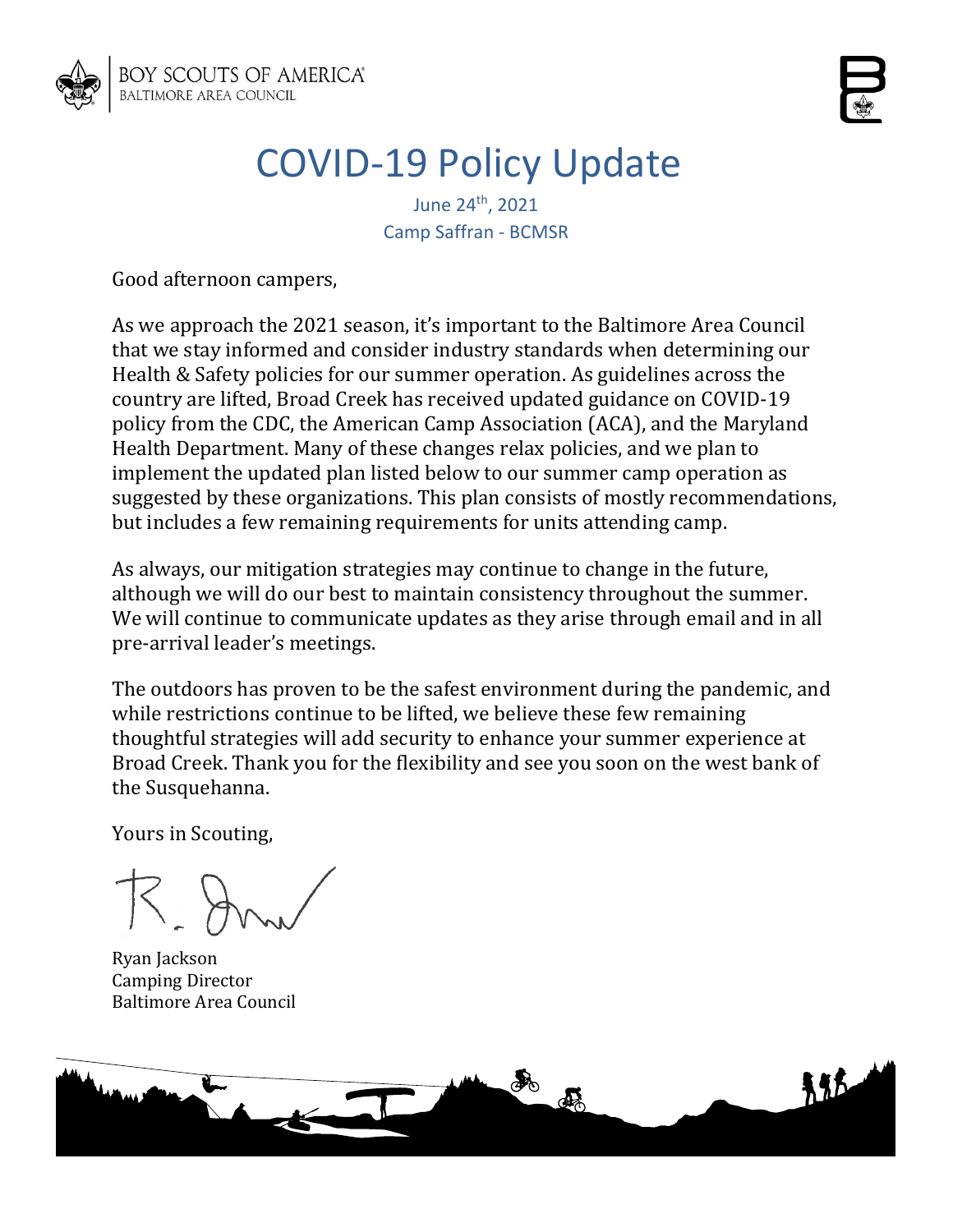

## **Broad Creek Communicable Illness Mitigation Plan**

#### **Vaccinations**

- Participants are **strongly recommended** to get a COVID-19 vaccination if eligible. Please indicate your vaccination status on your Medical Form:
	- o Fully vaccinated: will arrive at camp more than two weeks after receiving the last shot (either first shot of Johnson & Johnson or second shot of Pfizer or Moderna vaccine)
	- o Partially vaccinated: have received at least one shot but do not meet the above criteria to be fully vaccinated
	- $\circ$  Unvaccinated: have not and will not receive any shots by arrival at camp

#### **Cohort System and Mask-Wearing**

- It is **recommended** that visiting units understand and consider the cohort system when making informed decisions at camp. In this strategy, units who travel and camp together will be considered one "family" and should prevent mixing with other units when it's avoidable.
- It is **strongly recommended** that unvaccinated participants wear a mask when participating in extended program activities outside of their cohort, such as merit badge classes and open program.
- Masks are **required** for all participants in select high-risk areas and events:
	- o Dining hall serving line
	- o Campfire program
	- $\circ$  Indoor areas, including merit badge classes and the trading post

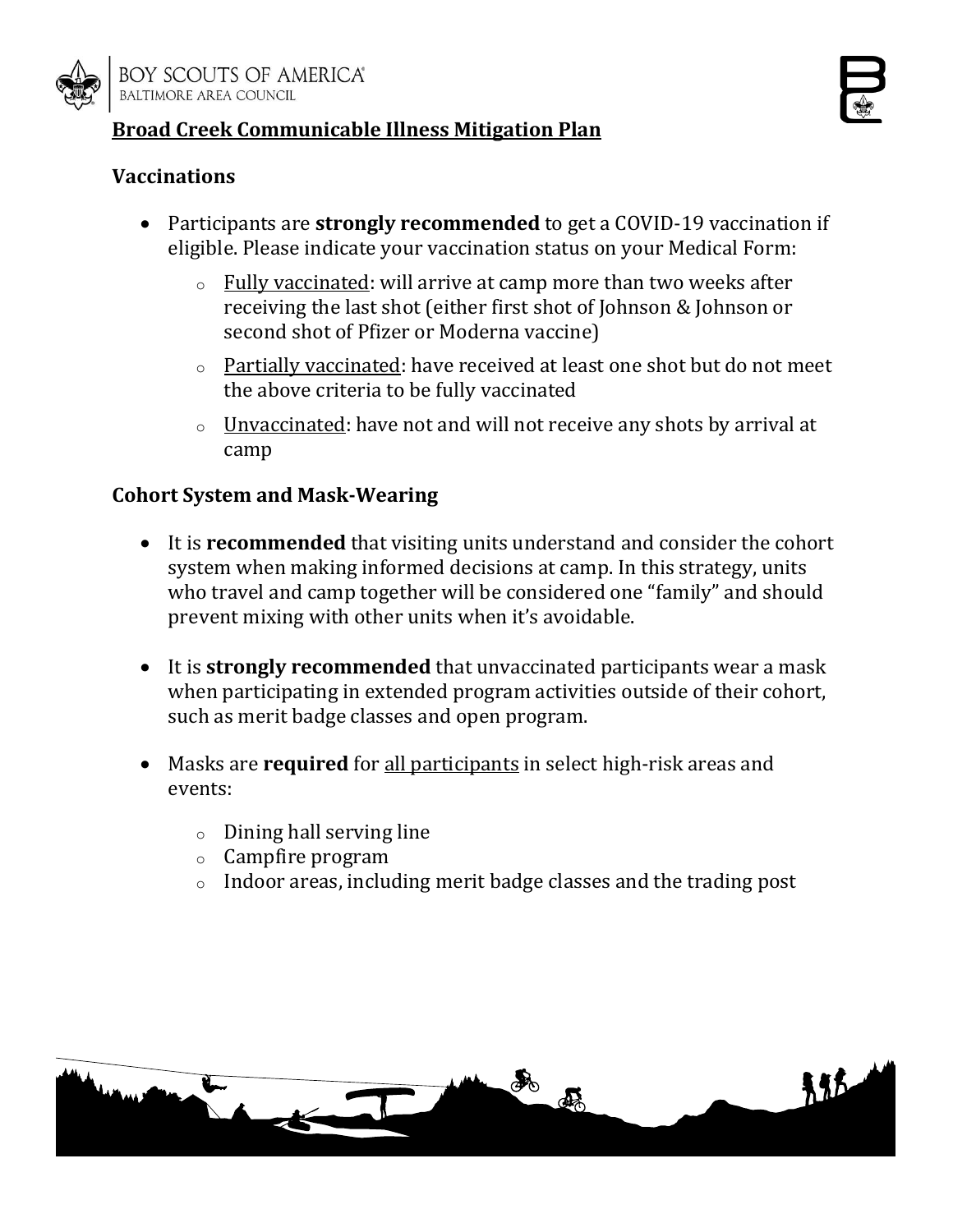





- o Using shared program equipment
- o Meals at the dining hall
- o Using the latrine

#### **Surface Cleaning**

- Although most of the research now shows that COVID-19 does not usually spread through contaminated surfaces, many communicable diseases do.
- Each campsite or lodge will be provided with disinfectant spray for shared surfaces. We recommend that troops plan a duty roster to include frequent disinfecting throughout the week at camp.

## **Tenting**

- Scouts are allowed to share tents with a buddy. Tenting guidelines can be found in the [BSA Youth Protection Barriers to Abuse.](https://www.scouting.org/health-and-safety/gss/)
- If comfortable, campers are asked to sleep head to toe to allow for maximum physical distancing.

#### **Meals**

- Breakfast and lunch will be optional grab and go meals, meaning units will pick up their food and will be able to take it to a location away from the dining hall to eat.
- Dinner will be offered in the pavilion as normal. Troops will be seated together at 3ft. physical distance and 6ft between troops.
- Depending on the attendance, 2 mealtimes may be offered.

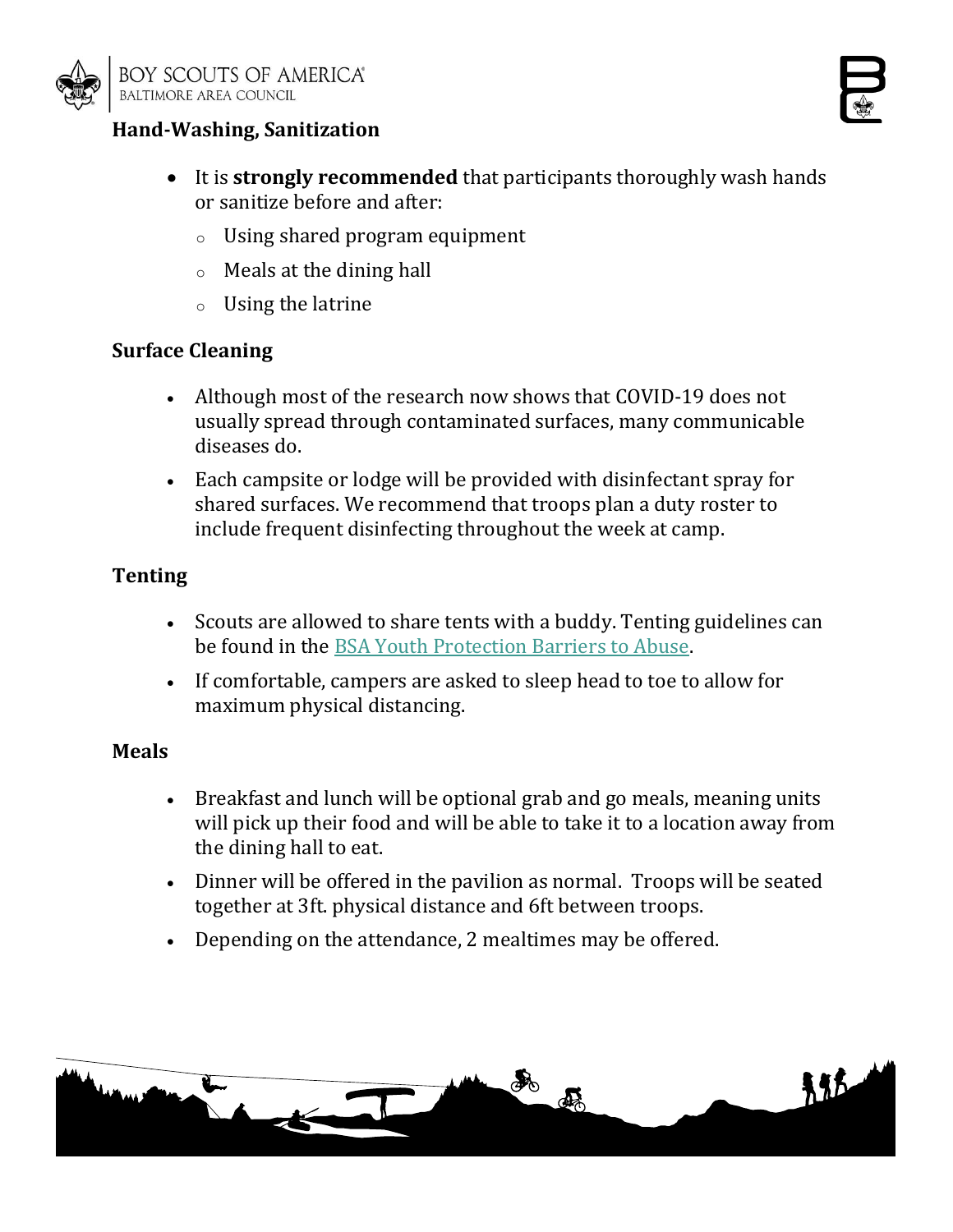

# **Arrival Screening**

- All Scouts must have a current BSA Health and Medical form with parts A, B, and C complete. Please make sure to indicate vaccination status in writing either on the medical form itself or on attached documentation.
- Participants and staff with any of the following pre-existing conditions should consult with their physician about the risks associated with attending camp.

## **Pre-Existing** Conditions:

- o Asthma
- o Chronic Pulmonary Problems
- o Heart Disease *(structural or functional)*
- o Cancer
- o Blood Disorders
- o Diabetes
- o Kidney or Liver Disease
- o Weakened Immune Systems
- 10-day temperature logs are no longer required for units Screening upon arrival will be done and include symptom checking, and general wellness. If a participant is feeling ill or showing signs of COVID-19, we ask that they not come to camp out of precaution and get tested as soon as possible.

## **Additional Screening**

• Troops should conduct daily symptom checks with their Scouts and leaders while at camp.

## **Visitors**

- We ask that visitors to camp work with their unit or participant directly to coordinate their visit. Visitors will be required to wear a mask and social distance 6ft during their visit, and will not be permitted at the dining hall during mealtime.
- Parents and visitors who visit camp will be subject to screening on arrival at the Rosenburg Welcome Center